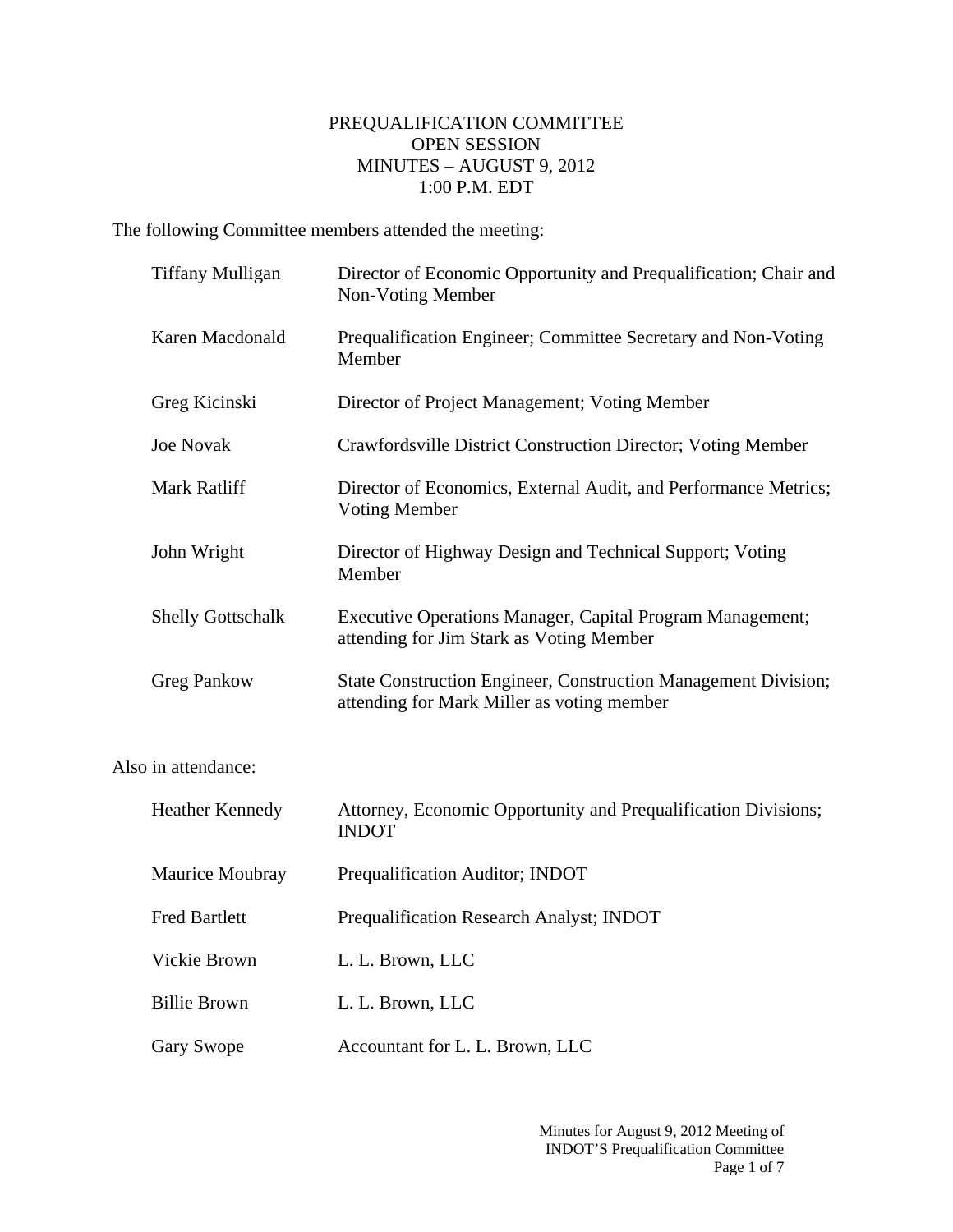The Committee reviewed the following agenda items:

- 1. Adoption of August 2, 2012 Meeting Minutes
- 2. L. L. Brown, LLC Appeal of denial of Prequalification

## PREQUALIFICATION COMMITTEE MEETING OPEN SESSION AUGUST 9, 2012

 Ms. Mulligan, Committee Chair, called the meeting to order at 1:01 p.m. EDT. All Committee members were present, with the exception of Mr. Miller, Mr. Stark, and Mr. Woodruff. Mr. Greg Pankow attended for Mr. Miller. Ms. Shelly Gottschalk attended for Mr. Stark.

Ms. Mulligan asked that everyone sign the sign-in sheet that is circulating. She facilitated introductions of all individuals attending the meeting.

Ms. Mulligan stated that Ryan Gallagher will be replacing Troy Woodruff on the Committee starting with the next meeting. Mr. Woodruff requested to continue to be informed of Committee decisions.

1. Adoption of August 2, 2012 Meeting Minutes

Ms. Mulligan called for consideration of the Executive Session meeting minutes from the August 2, 2012 meeting. There are two versions of the Executive Session minutes in the Committee members' packets. The full version of the Executive Session minutes will not be posted due to confidentiality of the subject matter and the Committee does not vote to adopt those minutes; however, the Committee will consider and vote to adopt or amend the shortened version of the Executive Session minutes. Once adopted, the Prequalification Division will post the minutes on the Committee's website.

 Ms. Gottschalk moved to adopt the Executive Session meeting minutes for public posting from the August 2, 2012 meeting. Mr. Novak seconded the motion. All members voted in favor.

 Ms. Mulligan called for consideration of the Open Session meeting minutes from the August 2, 2012 meeting.

 Mr. Wright moved to adopt the Open Session meeting minutes from the August 2, 2012 meeting. Mr. Pankow seconded the motion. All members voted in favor.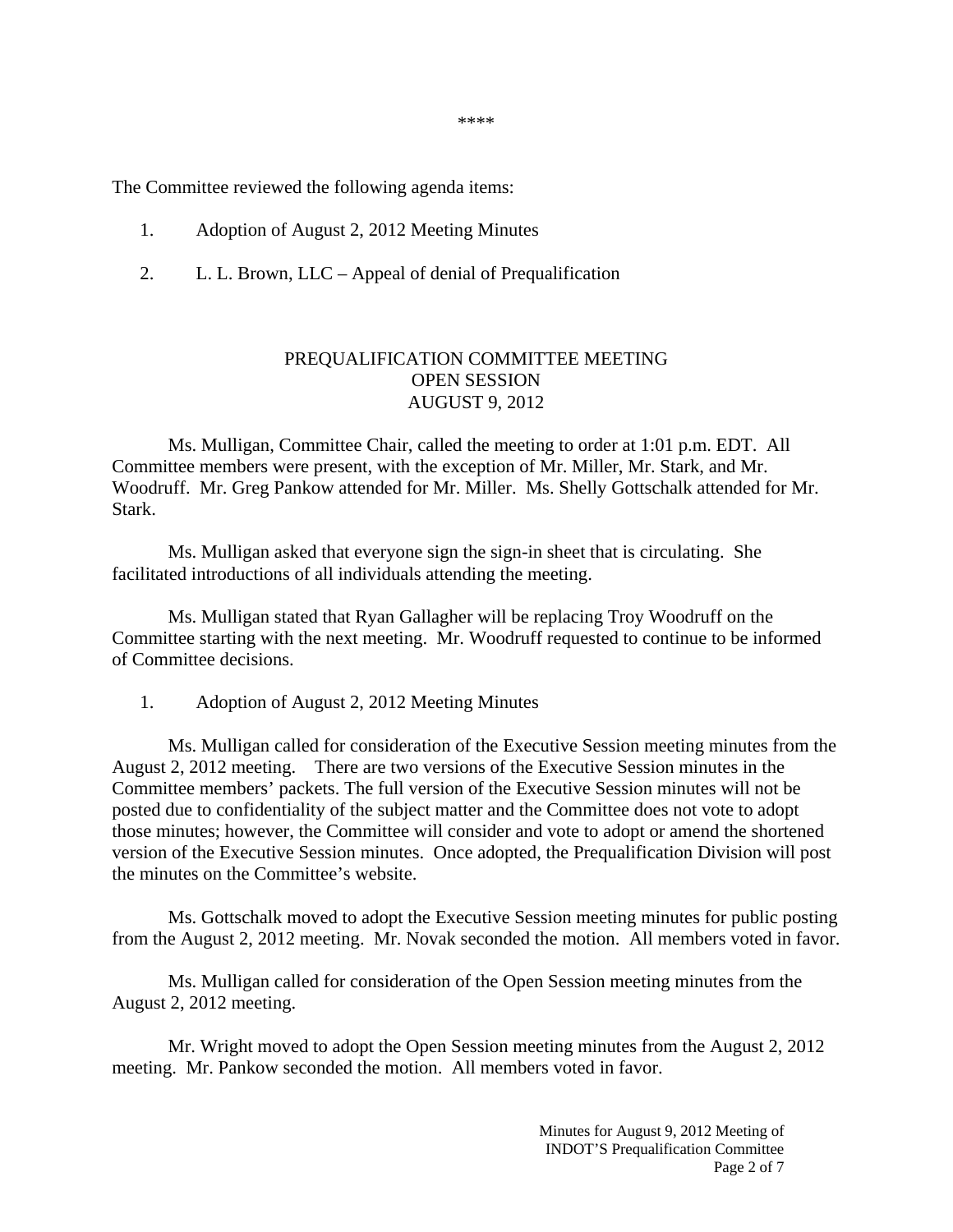Ms. Mulligan stated the minutes would be posted on the website within a few days.

2. L. L. Brown, LLC – Appeal of denial of Prequalification

Ms. Mulligan introduced this item regarding L. L. Brown, LLC (Brown). The Committee is considering an appeal to the denial of their prequalification renewal application.

Ms. Mulligan stated that the Committee meeting procedures are a little different with an appeal. A representative from Brown will present their case first, then INDOT will have the opportunity to respond, and then the floor will open up for questions.

Ms. Mulligan stated that copies of the appeal letter and denial letter, a memo from the Prequalification Auditor Maurice Moubray, and confidential information about Brown's prequalification history are in the members' packets. She asked if this information had been provided to Brown.

Ms. Macdonald replied that she gave packets to Ms. Brown and Mr. Swope when they arrived before the meeting.

Mr. Swope stated that the statement in Mr. Moubray's memo about Brown changing names is incorrect. L. L. Brown Construction Company, Inc. still exists but is no longer performing work. Mr. and Mrs. Brown started L. L. Brown, LLC as a partnership. Doing business as this entity allows them to build up social security deposits before they retire.

Mr. Swope stated that he has had Mr. Ray Stamper review his work papers in the past because Mr. Swope is not a licensed accountant. He stated that he copied page five of the application (the Certificate of Review) because he couldn't print out all of the pages of the application. He had Mr. Stamper review the prequalification application and work papers on Brown's financials. He stated that Mr. Stamper signed the Certificate of Review with a felt pen. Later Mr. Stamper informed him that he should not have signed the Certificate of Review because his license had expired.

Mr. Swope stated that he had been in the hospital, and while he was out sick, Ms. Brown picked up the application from his office. Ms. Brown and Mr. Swope's secretary did not realize the application was not complete.

Ms. Heather Kennedy, Attorney for the Prequalification Division, stated that on July 2, 2012 the Prequalification Division denied the application submitted by Brown due to three reasons: 1) the Certificate of Review was not an original document with original signature; 2) the accountant listed on the Certificate of Review was not licensed with the Indiana Public Licensing Agency (IPLA), and 3) the Certificate of Review submitted with the application was a copy of the Certificate of Review that had been submitted with Brown's 2008 application. The Prequalification Division did not know who made the copy of the Certificate of Review and included it with the current application. Mr. Stamper is not a registered Certified Public Accountant or Public Accountant. After the denial letter was sent to Brown, the application was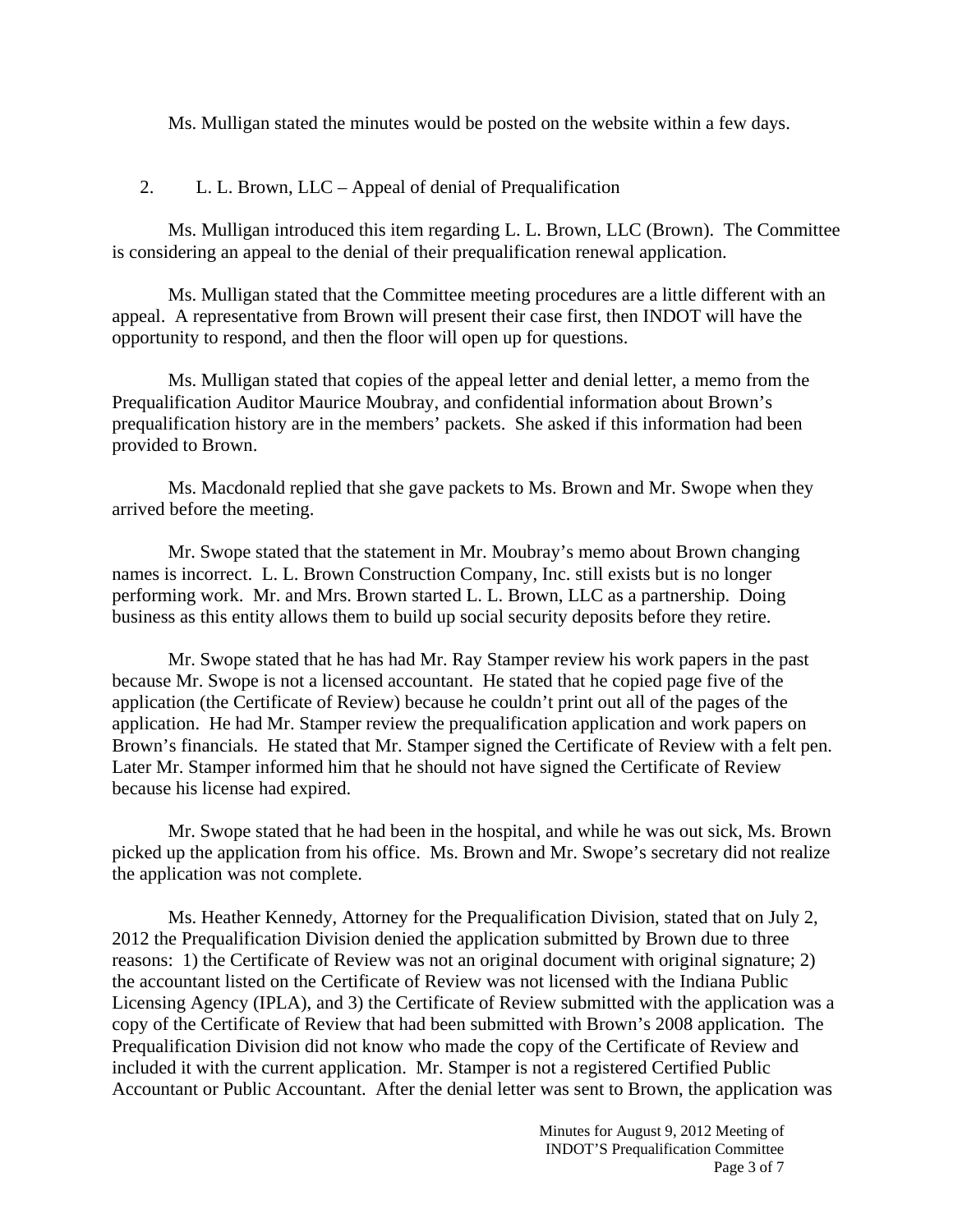resubmitted with the Certificate of Review signed by Ms. Tracy Reardon, who is a licensed Certified Public Accountant.

Ms. Mulligan stated that this issue was brought to the Committee because it is an appeal of the Prequalification Division's denial of Brown's prequalification. If the Committee upholds the denial, then Brown will have to wait 90 days before resubmitting another application.

Mr. Kicinski asked Ms. Mulligan to explain the 90 day requirement in the rules.

Ms. Mulligan stated that in accordance with Indiana Administrative Code 105 IAC 11-2- 5(b), Change in Certificate of Qualification, "…an applicant who has been refused qualification… may at any time after the expiration of 90 days from the date of the department's previous decision request a change in or file a new application for qualification."

Ms. Gottschalk asked if the Committee can consider the application resubmitted with Mr. Swope's July 16, 2012 letter, even though we are here for the appeal of the denial of Brown's original prequalification application.

Ms. Kennedy stated that she thinks the Committee can consider the resubmitted application.

Ms. Gottschalk stated that you can see ten points that match when looking at the signatures on the 2007 certificate and the 2011 certificate.

Mr. Pankow stated that it seems to be an issue with the accounting firm and not the contractor.

Mr. Pankow asked Mr. Swope where the original signature from Mr. Stamper is to which he referred.

Mr. Swope stated that he had copied page five from the December 31, 2007 application and whited-out the fields and had Mr. Stamper sign it. He stated the wrong page five was submitted with the application.

Ms. Mulligan stated that it appears that the top of the document was changed but the bottom wasn't. Thus, the submitted certificate did not have a new signature. It was Mr. Stamper's signature from when he signed the 2007 certificate.

Ms. Gottschalk asked Mr. Swope if he has a copy of the original 2011 Certificate of Review signed by Mr. Stamper at his office.

Mr. Swope replied that he probably has already shredded it.

Ms. Brown stated that while Mr. Swope was in the hospital, she picked up the application and didn't realize it was incomplete.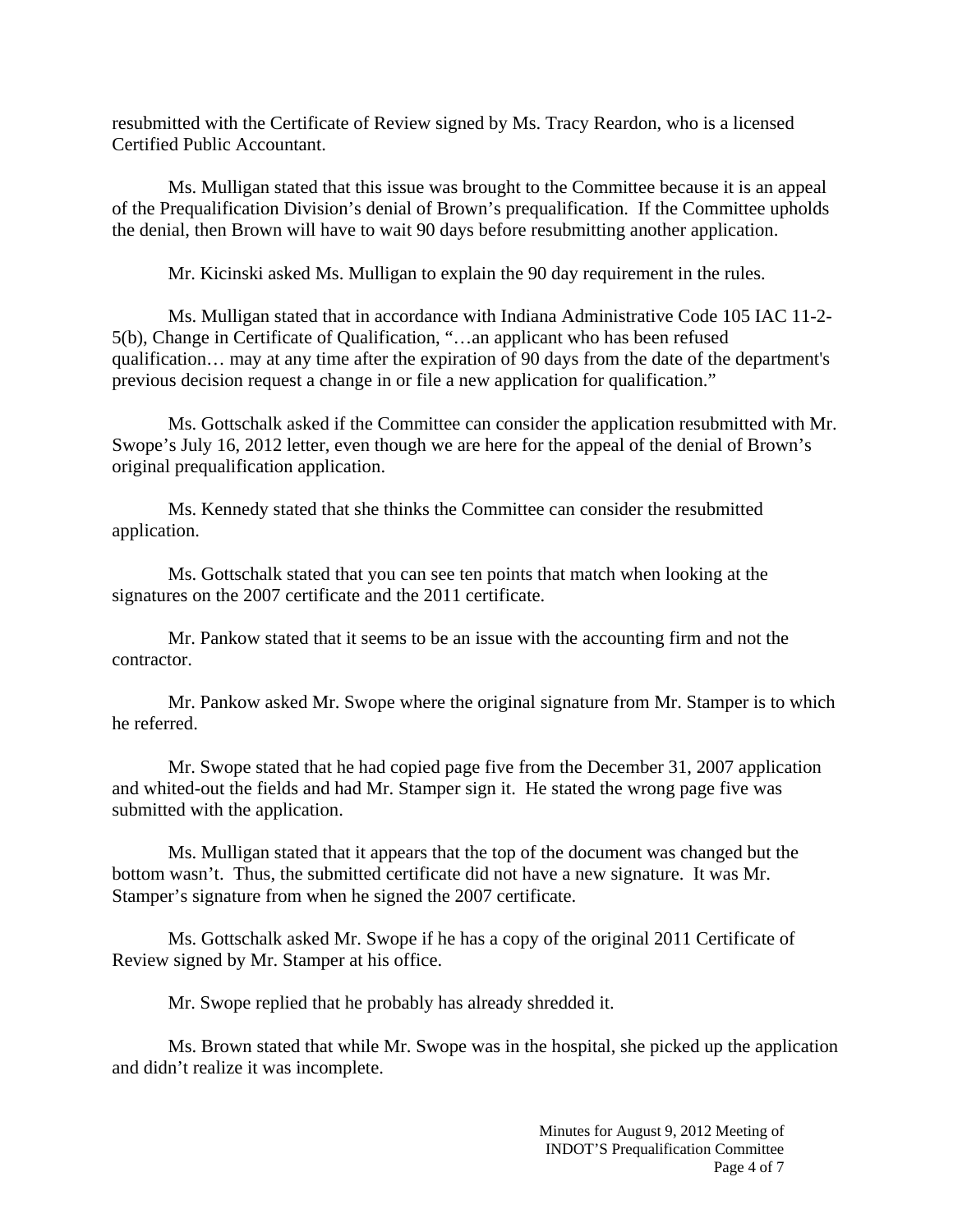Ms. Gottschalk stated that INDOT did not receive the 2011 document with Mr. Stamper's signature on it. We have two documents with Mr. Stamper's signature from 2007.

Mr. Swope asked if INDOT wants Brown to submit a new Certificate of Review with Mr. Stamper's signature.

Mr. Swope stated that he did not know the Certificate of Review was incomplete until Brown received the denial letter.

Mr. Swope stated that after hearing about the denial, he thought that submitting a new Certificate of Review with Ms. Reardon's signature would be acceptable.

Mr. Kicinski stated that he is content with the issue now that the Certificate of Review is in order.

Mr. Novak stated that we do not have to have Brown come back in 90 days.

Ms. Mulligan stated that the Committee has several options. We can recommend approval of Brown's prequalification, we can recommend setting a capacity reduction or other change, or we can uphold the denial of Brown's prequalification and then Brown would have to wait 90 days to resubmit another application.

Ms. Gottschalk stated that she is concerned with the circumstances of the denial and suggested that it be addressed.

Ms. Mulligan stated that the Committee can ask for additional information or could request a letter from Mr. Stamper.

Mr. Pankow asked Mr. Swope how long it takes to review the working papers before signing the Certificate of Review.

Mr. Pankow stated that the explanation of using a felt pen does not ring true. He also stated that if it takes a long time to review the working papers versus taking an hour, he would consider his response differently.

Mr. Pankow asked Mr. Swope if he had been registered as an accounting practitioner.

Mr. Swope stated that he let his license expire.

Ms. Brown stated that she would not let this happen again.

Mr. Wright stated that the Committee has not heard how long it takes to review the working papers.

Mr. Swope stated it takes one to one and a half hours to do the review.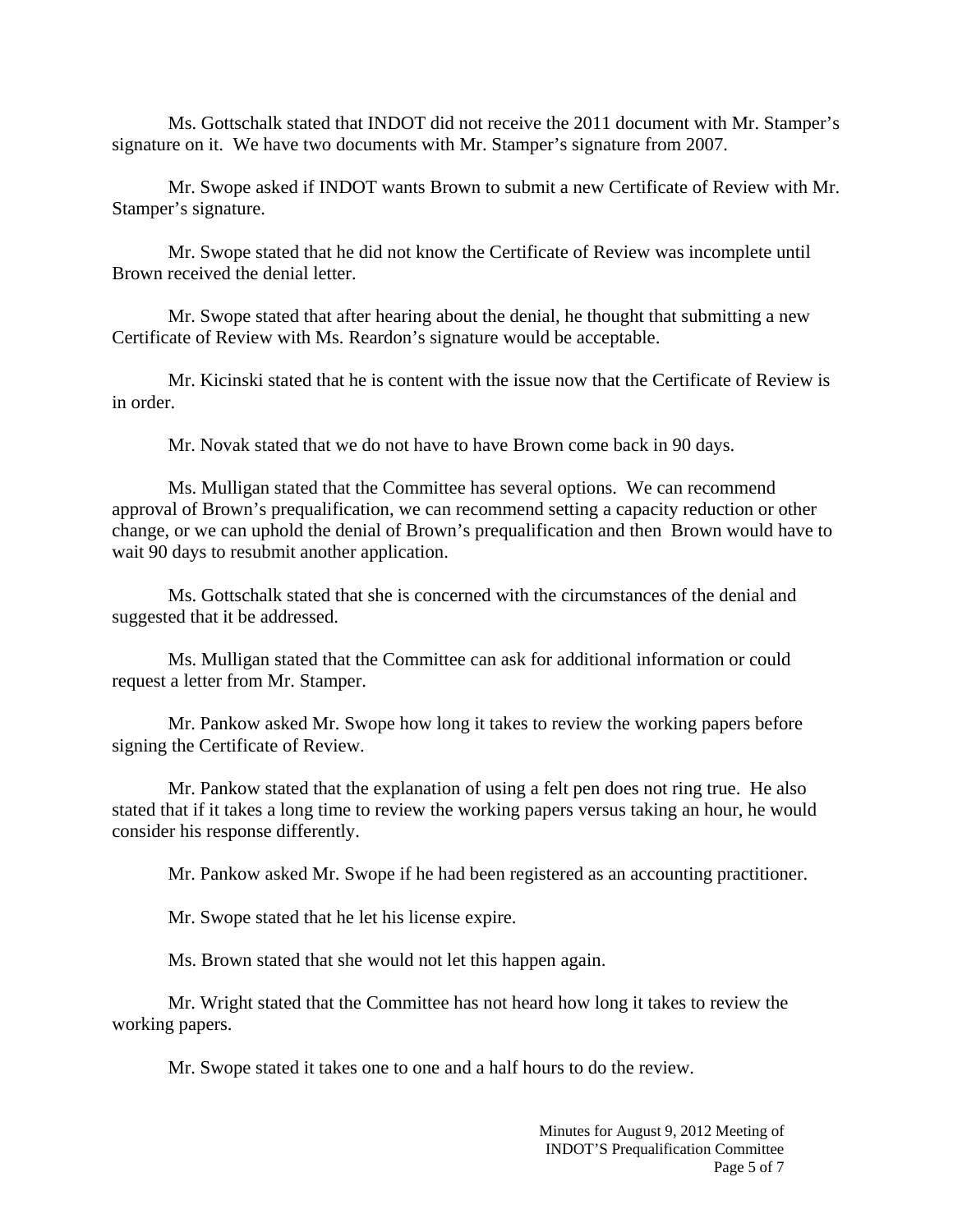Ms. Gottschalk asked if the Committee could move to approve the application contingent upon receipt of a letter from Mr. Stamper.

Mr. Novak asked Mr. Moubray about Brown's bidding capacity.

Ms. Macdonald stated that the Committee cannot discuss specifics of a contractor's financial condition in open session.

Mr. Novak restated his question and asked Mr. Moubray about the financial categories.

Mr. Moubray replied that with a reviewed statement, the contractor is limited to a maximum of \$1 million in bidding capacity.

Ms. Gottschalk suggested that the Committee ask for a letter from Mr. Stamper stating that he signed the Certificate of Review for Brown's December 31, 2011 financials and noting that his accounting license was not valid. We need to know that Mr. Stamper signed the Certificate of Review.

Mr. Pankow asked Mr. Swope if he knew what the cycle is for renewing accountants' licenses.

Mr. Swope replied that he did not know.

Mr. Ratliff replied that the accounting licenses are on a two year cycle.

Mr. Pankow stated that the letter should also mention when Mr. Stamper's license expired.

Ms. Mulligan stated that we need a motion.

Mr. Pankow moved to accept Brown's application with Ms. Reardon's Certificate of Review pending the submission and acceptance of a letter from Mr. Stamper explaining that he signed the Certificate of Review for Brown's 2012 prequalification application and stating when Mr. Stamper's accountants' license expired.

Ms. Gottschalk suggested that the letter from Mr. Stamper be notarized.

Mr. Kicinski seconded the motion.

Mr. Swope asked if the letter could be faxed to INDOT or if it had to be mailed.

Ms. Mulligan replied that they can fax or email it, but they also should mail it in too.

Mr. Swope asked if INDOT would have a problem with him notarizing Mr. Stamper's letter.